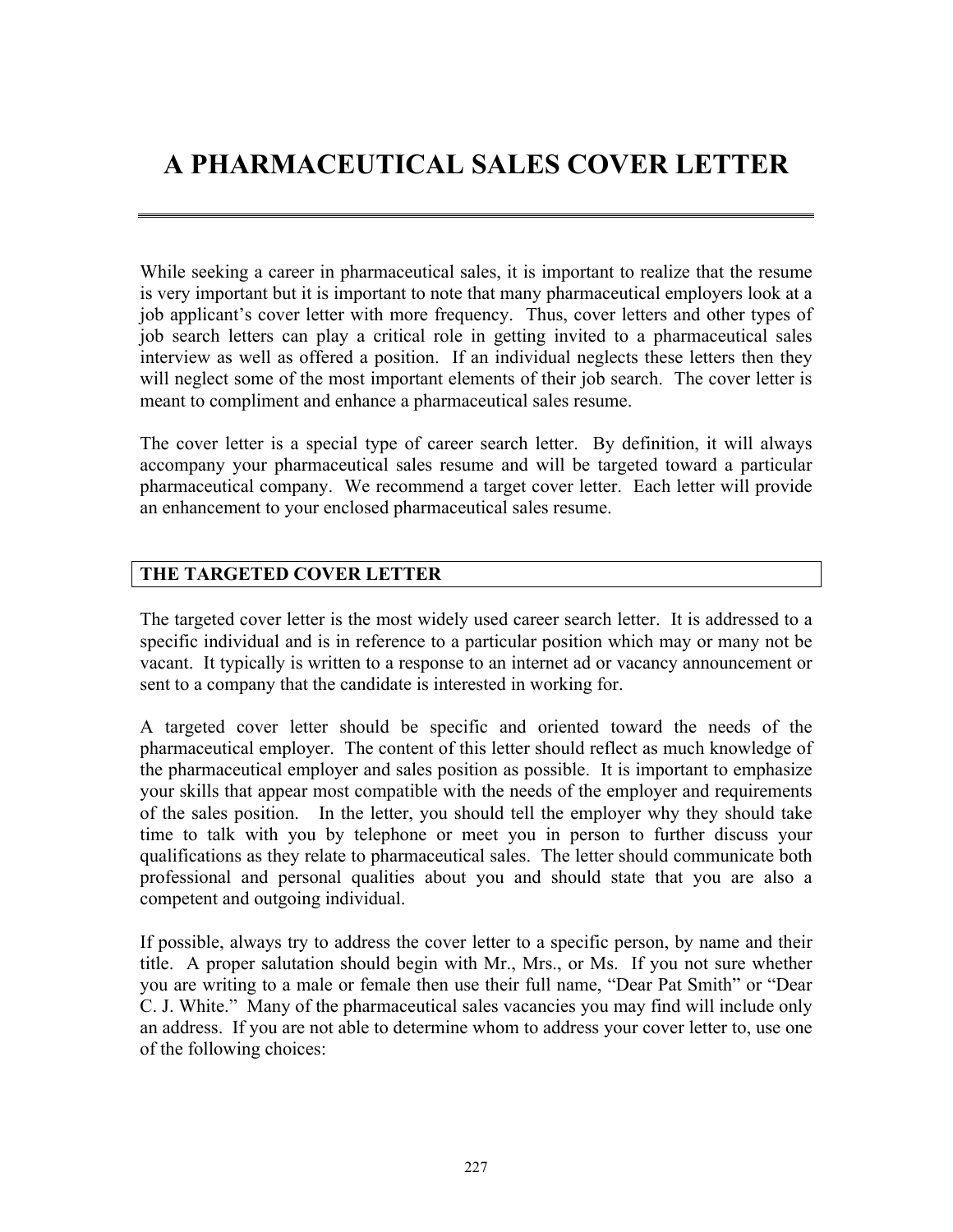- 1. "Dear Sir or Madam" or "Dear Sir/Madam." This is the formal, neutral and most acceptable way of addressing an anonymous pharmaceutical staffing professional.
- 2. Eliminate the perfunctory salutation altogether and go directly from the return address to the first paragraph, leaving three spaces between the two sections. This open style works best since it directs your cover letter to the organization in the same manner in which the anonymous advertisement was addressed. Your opening sentence will provide information which will indicate to whom the resume/cover letter goes.

Whatever your choices, do not address the individual as "Dear Sir," "Dear Person", "Dear Pharmaceutical Company," "Dear Personnel Department", "To whom it may concern," "Dear Friend," or "Dear Future Employer." Employers are not your friends and using a "Sir" could be inappropriate if the employer may end up being a female. These salutations do nothing to evaluate you chances of getting an interview with the potential pharmaceutical employer. Several are negative and some of the above examples are just stupid. So the rule is "when in doubt leave it out."

The target cover letter is designed to directly connect you to the needs of the pharmaceutical employer. It typically is divided into three different paragraphs. In response to an advertisement or vacancy announcement, for example, the first paragraph of the cover letter should connect you to the open position by way of introduction. For openers, a reference should be made to the employer's advertisement:

• I recently was informed about your pharmaceutical sales position on Monster.com.

The following sentences should then connect your experience, skills and goals to the pharmaceutical sales position and employer:

• I was informed yesterday about your pharmaceutical sales position on Monster.com. I have three years of successful sales experience in the consumer goods industry and was responsible for over \$124 million in sales. I am very interested in taking on a new challenge and entering the pharmaceutical industry. I am aware that your pharmaceutical company values team performance and wishes to explore new markets.

The opening paragraph is short but to the point, grabs attention and avoids the "canned" language" that so many other cover letters possess. The pharmaceutical sales cover letter emphasizes four key points: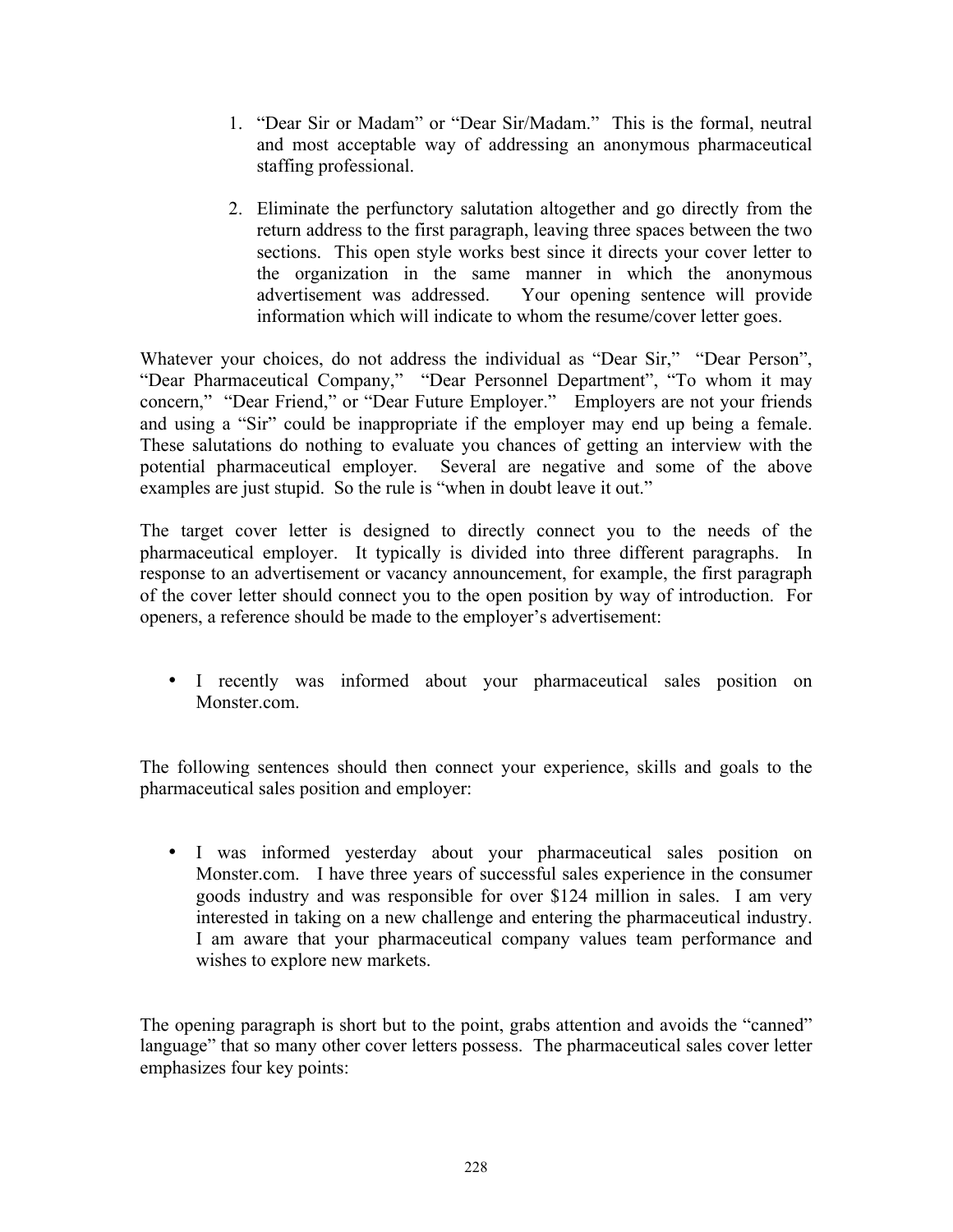- 1. Where and when you learned about the pharmaceutical sales position—the letter makes a logical and legitimate connection to the employer. Also, pharmaceutical employers like to know where candidates learn about open positions to determine the effectiveness of their advertising expenses.
- 2. You have experience and specific skills that directly relate to the pharmaceutical employer needs.
- 3. You are interested in this pharmaceutical sales position because you want to progress in your career rather than because of need (not presently working) or greed (looking for more money). The career change is both industry and careercentered rather than self-centered.
- 4. Your tone is professional, personal, positive, and fairly neutral. The paragraph avoids making canned, self-serving, or flattering statements about yourself and the pharmaceutical company. The interviewer is not impressed with your skills, interests, and knowledge of the company. The reader's initial response is to read more about you which would also lead them to reviewing your resume.

If you send a cover letter and resume in response to a networking referral, the only change in reference involves the first sentence. In this particular case, you may or may not be responding to a specific job vacancy. A pharmaceutical employer may be surveying existing applicants to see who is available to them. This happens frequently in this industry as a pharmaceutical company may hire someone without ever advertising a vacancy. In this type of cover letter, the emphasis is again on making a connection with the pharmaceutical staffing person. The tone is a little more personal:

Bill Riley, who I believe spoke with you last Tuesday about my interest in working for your company, suggested I contact you about my sales experience and pharmacology training. He mentioned that you wanted to see my resume.

I have four years of successful sales experience which involved in over 1.3 million in revenue for my employer. I am interested in the challenges that the pharmaceutical industry presents and would like to work for a pharmaceutical firm like yours that values team performance and wishes to explore new markets.

This is the best type of referral you can receive - an intermediary has already introduced you to a pharmaceutical employer who is requesting your resume. The referral has already legitimized your candidacy and screened your qualifications based on their own judgment and personal relationship with the pharmaceutical employer. If the referral is highly respected by the employer you will have your "foot" in the door. At this point, you will need to reinforce their judgment with a well-crafted cover letter, a resume and then followed up with a personal phone call. In this particular case, you do not need to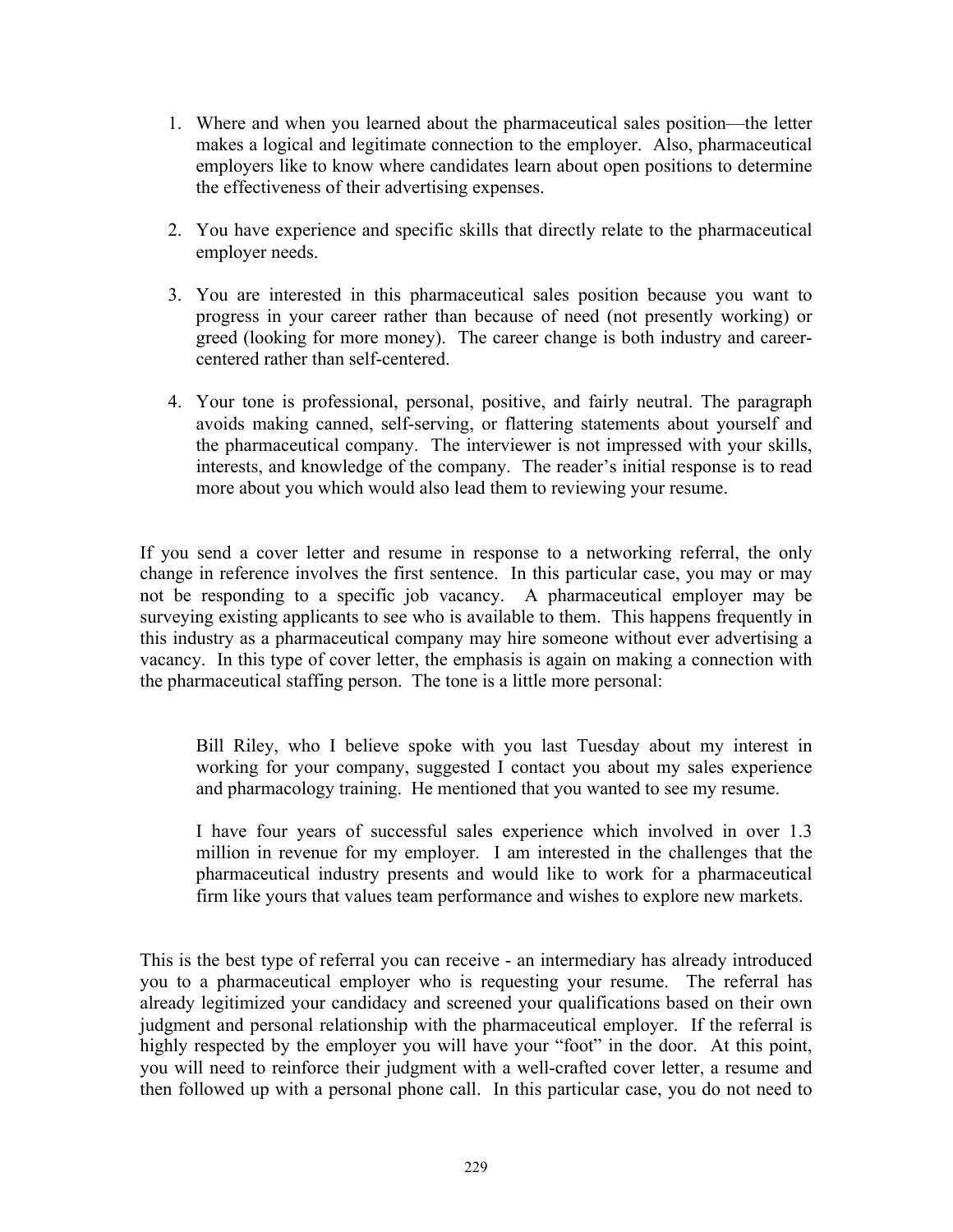mention a specific pharmaceutical sales position being advertised since there may not be one. Include only the name of your referral as well as refer to those interests and skills you know will be compatible with a pharmaceutical sales position. The most important element in this letter is the reference to the referral.

## **THANK YOU LETTERS**

Thank-you letters can become some of the most effective communications in a pharmaceutical sales job search. The thank-you letters demonstrate an important etiquette that says something about you as a person, your personality, and how you most likely relate to other people. The thank-you letter can communicate one of the most important characteristics sought in a potential pharmaceutical sales representative thoughtfulness.

Even better, since only a few applicants write thank-you letters, those who write them are remembered by the staffing professionals. One thing that you definitely want to happen during your pharmaceutical job search is to be remembered by professionals who can provide you with useful information, advice, and referrals as well as invite you to job interviews. If you are remembered as a thoughtful person with good etiquette, this will give you an edge over other applicants who fail to write them. It is vital then to make sure you regularly send thank-you letters in response to all professionals that assist you in your pharmaceutical sales job search.

Many successful pharmaceutical sales career seekers have discovered through their search that their cover letters have ended up making a significant impact in their results. These letters can have several positive outcomes and we have included some examples below:

- Contact turn into more contacts which then turned into more pharmaceutical sales interviews.
- A pharmaceutical employer informed an applicant after they were hired that it was their thoughtful thank-you letter that gave them the edge over the other 3 candidates.
- A candidate receives a rejection letter from a pharmaceutical company but sends a thank-you letter in which they note disappointment in not being selected but thanks for their time. The employer remembers this person and decides to not let them get away and hires them for a different sales territory.
- A thank-you letter was sent to a new pharmaceutical sales rep manager after they accepted a recent job offer. This letter ended up making a strong and immediate impact on their relationship.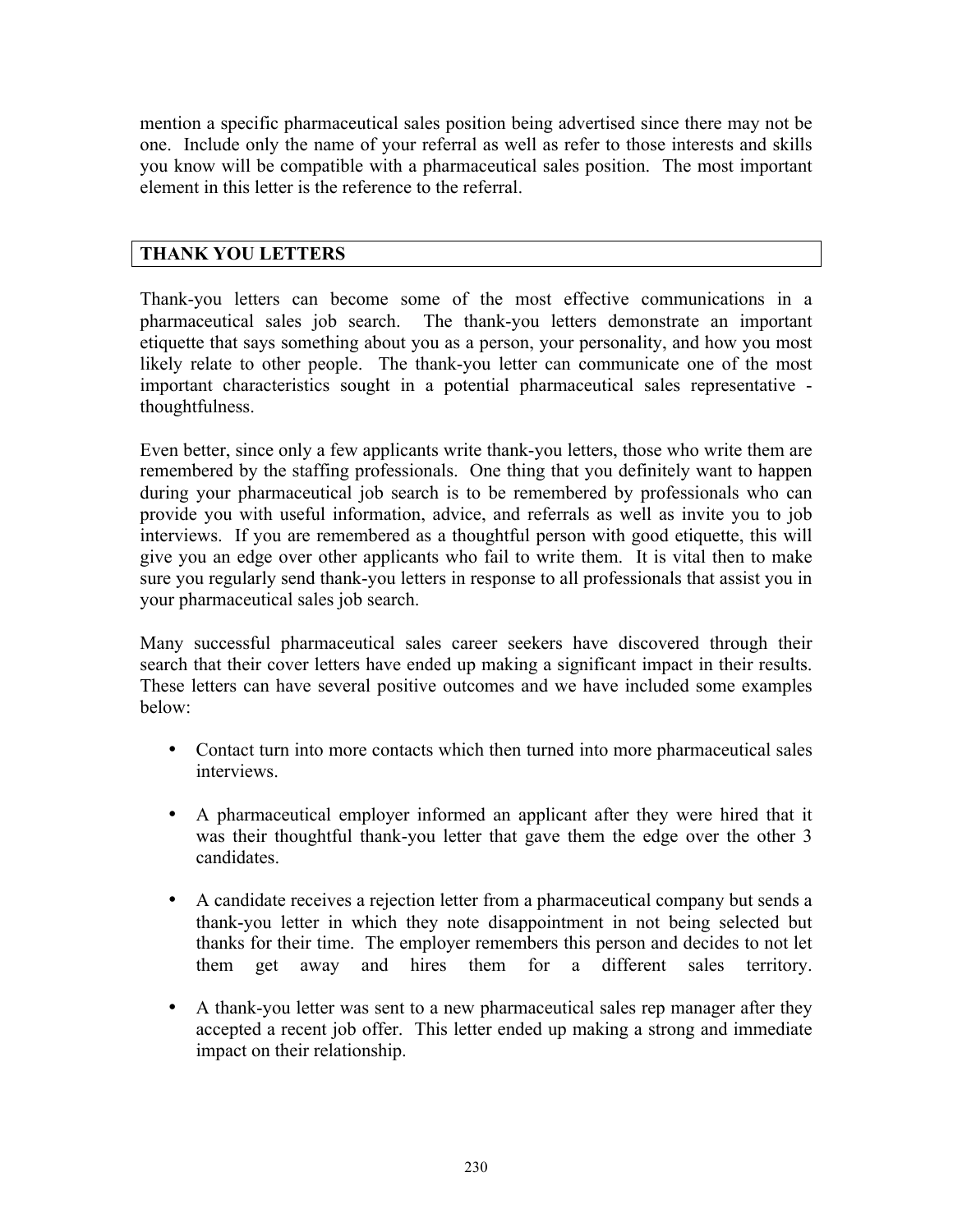• A thank-you letter was sent by a pharmaceutical sales representative after they were terminated. This letter resulted in many positive recommendations for the sales representative from the past employer.

For many pharmaceutical sales job seekers, it is always unclear when to write a thankyou letter. So below you will find scenarios and situations where thank-you letters should be sent:

- After receiving information, advice, or any referral from a pharmaceutical industry contact.
- Immediately after interviewing for a pharmaceutical sales opportunity.
- After receiving a rejection for a particular pharmaceutical sales job.
- Withdrawing your name from consideration.
- After receiving a job offer.
- Upon leaving a pharmaceutical sales position.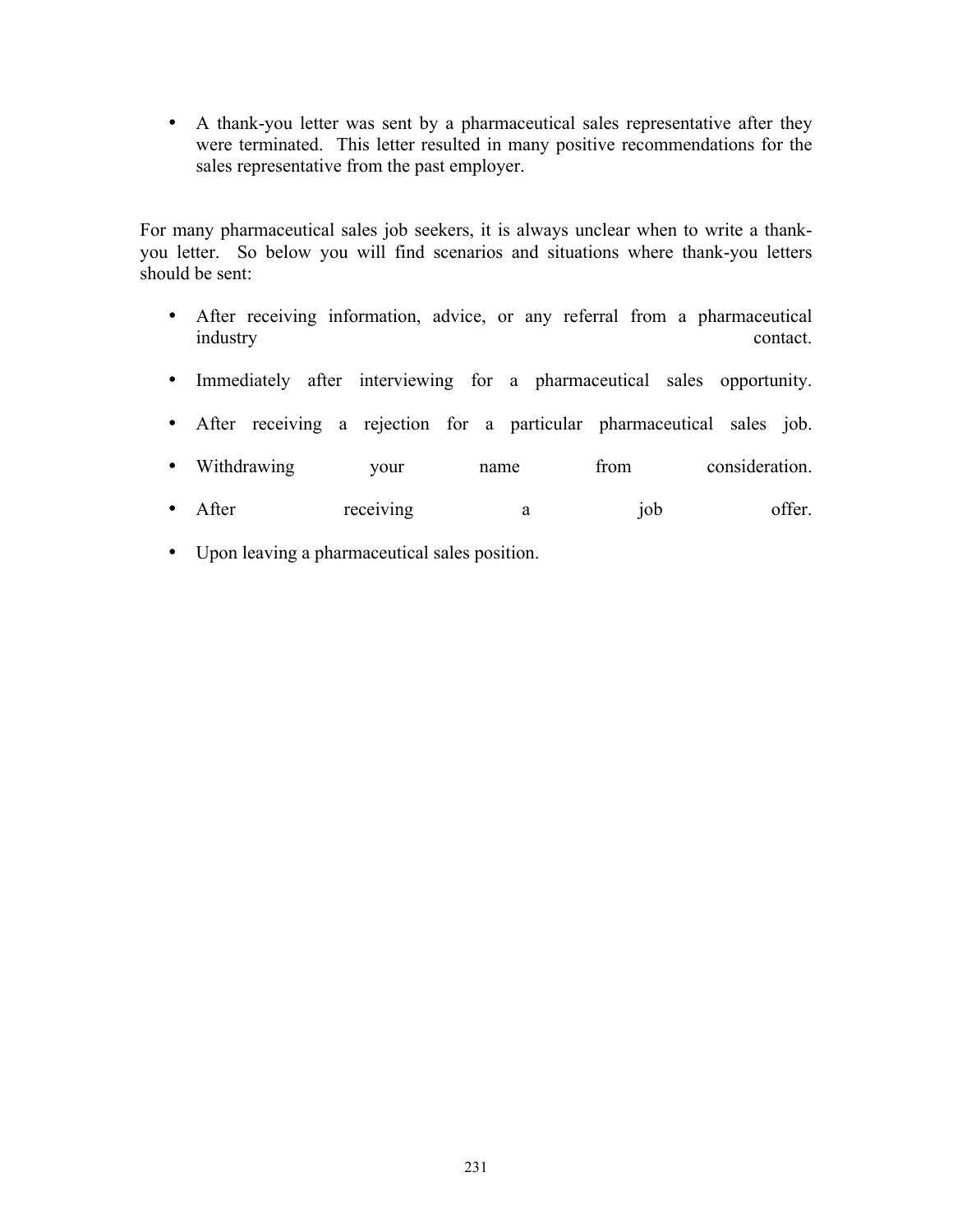## **PHARMACEUTICAL SALES COVER LETTER**

Response to an open sales opportunity

#### **Inita Smith**

725 Main Street Las Vegas, NV 77321

May 10, 20XX

Karen Eisele Sales Staffing Director Forest Laboratories 13219 Fleming Boulevard Jersey City, NJ 01284

Dear Ms. Eisele:

The accompanying resume is in response to an advertisement found for a pharmaceutical sales representative.

I am extremely interested in this position because my experience as an Account Executive with Pitney Bowes has prepared me for the challenges associated with a career in pharmaceutical sales. As a consistent performer and Presidential award winner with Pitney Bowes, I am confident that my sales skills will be a good addition to your sales team. My goal is to utilize this experience with a growing and innovative company such as yours.

I would appreciate an opportunity to meet with you to discuss how my experience will best meet your needs. My diverse sales abilities may be of particular interest to you. I will call your office on the morning of May 21 to inquire if a meeting can be scheduled at a convenient time.

I look forward to meeting you.

Sincerely yours,

Karen Eisele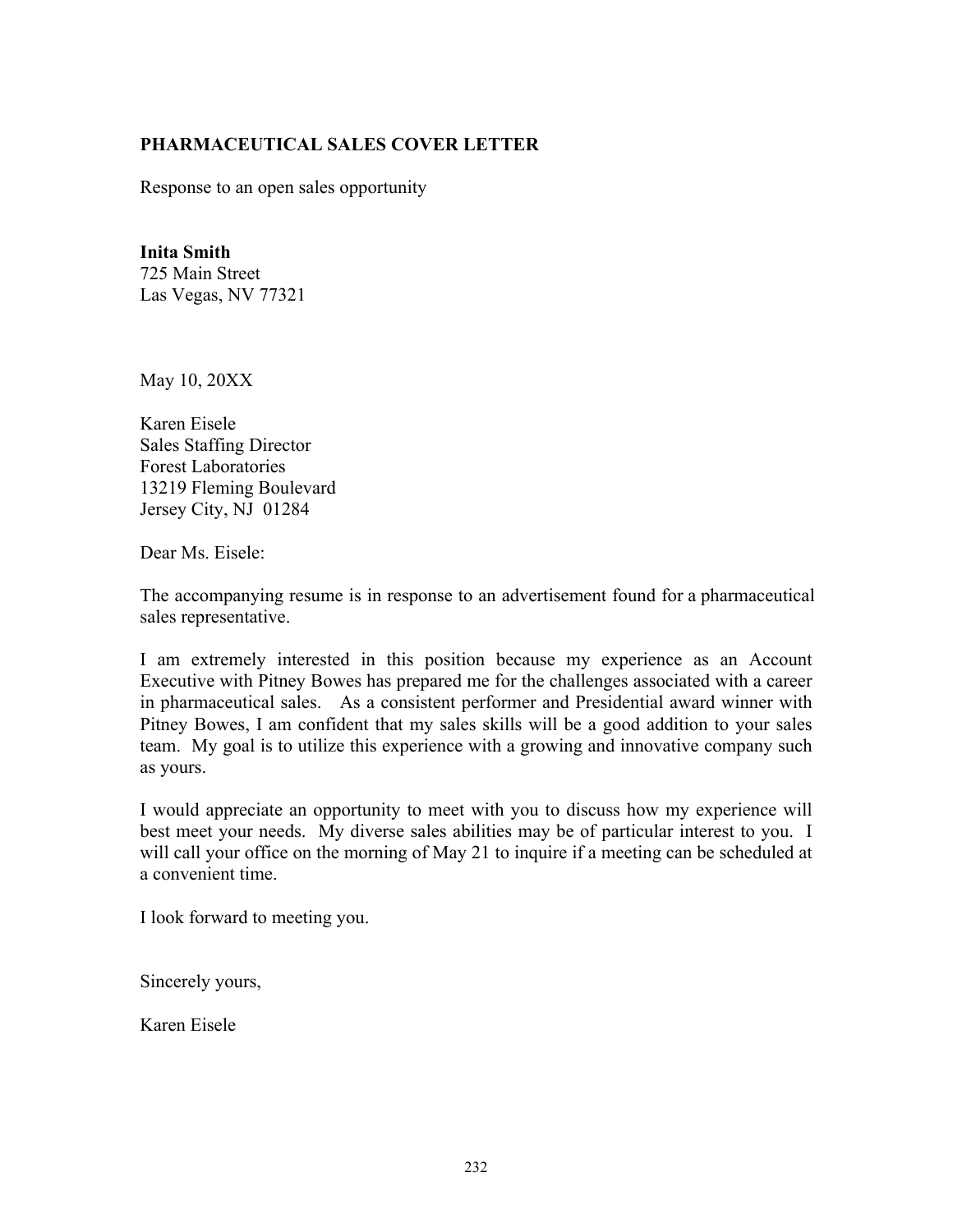## **PHARMACEUTICAL SALE COVER LETTER**

Referral

**Eric Theis** 2201 Okemos Road St. Petersburg, FL 33481

May 12, 2005

Kim Hopkins Eli Lilly Pharmaceuticals 12822 Elway Style Blvd. Indianapolis, IN 23931

Dear Kim Hopkins:

Dan Heim, the District Sales Manager for the Las Vegas territory, informed me that you are looking for someone to add to your sales team as an entry-level pharmaceutical sales representative.

I enclose my resume for your consideration. I am a recent college graduate from Ohio State University with a major in marketing and a minor in chemistry. I have had two internships where I have held a leadership role and have worked part time as a retail sales representative. I am particularly interested in a career in pharmaceutical sales.

I would appreciate an opportunity to visit with you and discuss the open sales position. Perhaps I could provide you additional information about myself prior to an interview. I will call you next week to see if we can make arrangements for a visit.

I look forward to meeting with you next week.

Sincerely,

Eric Theis